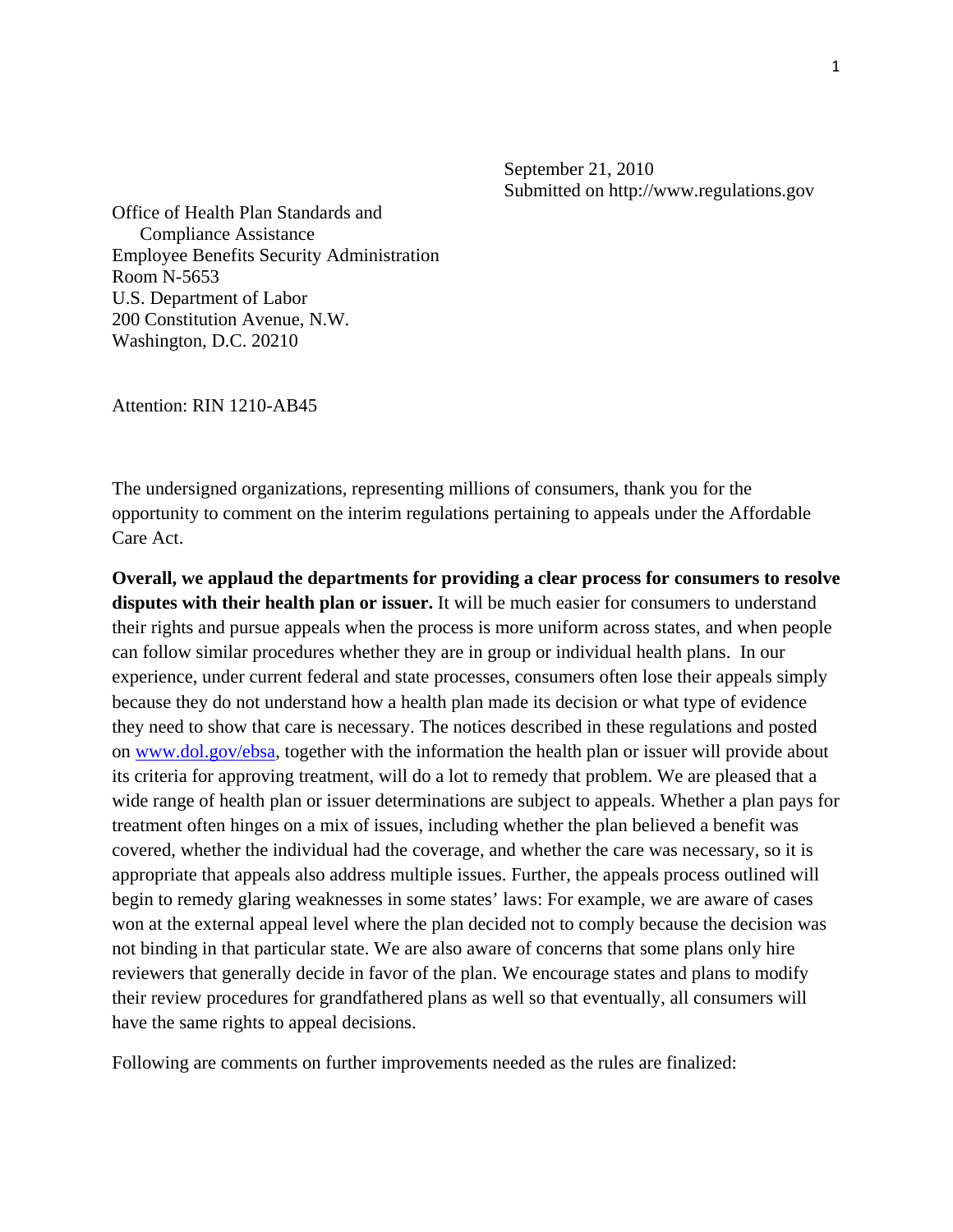**The final regulations should make clear that state and federal external review processes must provide for external review of any final adverse benefit determination for which an internal appeals process is required.** Although there is a general definition of an adverse benefit determination in the definitions section of the interim final regulations, the subsequent clarifications regarding adverse benefit determinations contained in § 54.9185-2719T(b) "Internal Claims and Appeals" and § 54.9185-2719T(c) "State Standards for External Review" create some ambiguity as to whether state external review processes would be required to provide review for all adverse benefit determinations for which a plan or issuer is required to provide an internal appeals process. In the definitions section, paragraph  $(a)(2)(i)$  of the interim final regulations states that "An *adverse benefit determination* means an adverse benefit determination as defined in 29 CFR 2560.503-1, as well as any rescission of coverage as described in § 54.9815-2712T(a)(2)" (emphasis in original). According to 29 C.F.R. 2560.503-  $1(m)(4)$ :

The term "adverse benefit determination" means any of the following: a denial, reduction, or termination of, or a failure to provide or make payment (in whole or in part) for, a benefit, including any such denial, reduction, termination, or failure to provide or make payment that is based on a determination of a participant's or beneficiary's eligibility to participate in a plan, and including, with respect to group health plans, a denial, reduction or termination of, or a failure to provide or make payment (in whole or in part) for, a benefit resulting from the application of any utilization review, as well as a failure to cover an item or service for which benefits are otherwise provided because it is determined to be experimental or investigational or not medically necessary or appropriate.

In contrast, paragraph  $(c)(2)(i)$  states, "The State process must provide for the external review of adverse benefit determinations . . . that are based on the issuer's (or plan's) requirements for *medical necessity, appropriateness, health care setting, level of care or effectiveness of a covered benefit*" (emphasis added). The difference between the definition of adverse benefit determination in the definitions section and the explanation of adverse benefit determinations in the section on the requirements for the state external review process leaves room for a state's review process to be more restrictive in the definition of an adverse benefit determination than the definition required for the internal appeals process—potentially limiting external review just to "medical" determinations. We do agree that *medical necessity, appropriateness, health care setting, level of care, or effectiveness of a covered benefit* should be spelled out as among the reasons a plan might deny a benefit, and which would be subject to review at both the internal and external level; however, this list is not exhaustive. The preamble explains that failure to make a payment due to "a determination of an individual's eligibility to participate in a plan or health insurance coverage" is also subject to review, but this is not clearly explained in the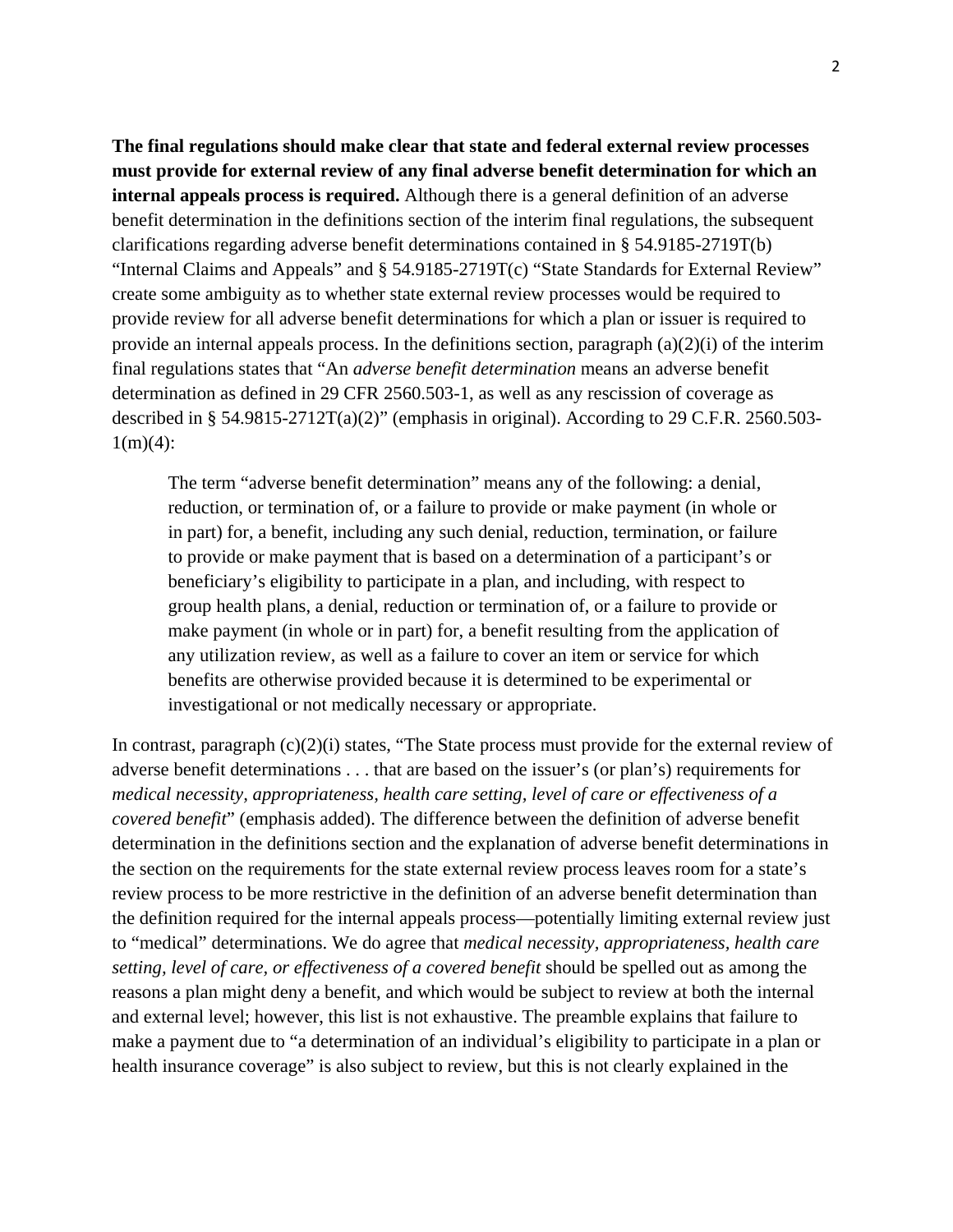regulations themselves and it is important that the final regulation clearly state that external review is available for all types of adverse benefit decisions, broadly construed.

One particular example concerns the treatment of rescissions: paragraph  $(c)(2)(i)$  on adverse benefit determinations with respect to the state external review process makes no mention of rescissions while paragraph  $(b)(2)(A)$  in the section on the internal appeals process clarifies that, "a plan or issuer must treat a rescission of coverage . . . as an adverse benefit determination." This incongruity allows for an interpretation that excludes rescissions from the adverse benefit determinations for which states must provide external review. This would clearly hinder the application of the ban on rescissions contained in § 1001 of the Patient Protection and Affordable Care Act (Affordable Care Act). External review of rescissions and other non-medical coverage determinations are necessary to ensure that health insurance companies are in full compliance with the law and to protect consumers. The final regulations should clarify that a state's external review process must provide for external review of any final adverse benefit determination, including rescissions, for which an internal appeals process is required. Similarly, the federal review process must also provide for external review of any final adverse benefit determination, including rescissions, for which an internal appeals process is required. This alignment is critical to assure that consumers are fully protected and to achieve the goal of simplifying and standardizing the appeals process. Moreover, since many adverse benefit determinations incorporate both medical and coverage factors, without this alignment, it is likely that insurers and plans will find cause to claim that as many denials as possible were for non-medical reasons to avoid external review. (See page 9 for a discussion of appropriate reviewers for these factual and legal issues.)

**The final regulations should clarify that the new consumer rights set forth in the Affordable Care Act are subject to appeal and require that notice of this information be included in plan materials and on Explanation of Benefit forms.** The Affordable Care Act sets forth a number of other consumer rights in group and individual health plans which could be the subject of disputes, including: whether a plan charges appropriate premium rates, given the restrictions on age, gender, and health status rating in 2014; whether a young adult is eligible for dependent coverage; whether emergency service reimbursement is appropriate; whether a plan is allowed to restrict enrollment; whether a plan is illegally excluding coverage of a pre-existing condition; whether a plan can impose an annual limit (as well as whether that limit has been reached); or whether a plan does or does not meet the grandfathering criteria. In the individual market, some of these rights may be subject to appeals as initial eligibility determinations, although the interim final regulation does not specify what qualifies as such. In addition, the preamble explains that failure to make a payment due to "a determination of an individual's eligibility to participate in a plan or health insurance coverage" is also subject to review, but this is not clearly explained in the regulation itself. The departments should clarify that all of these new consumer rights are subject to appeal. In addition, the departments should clarify the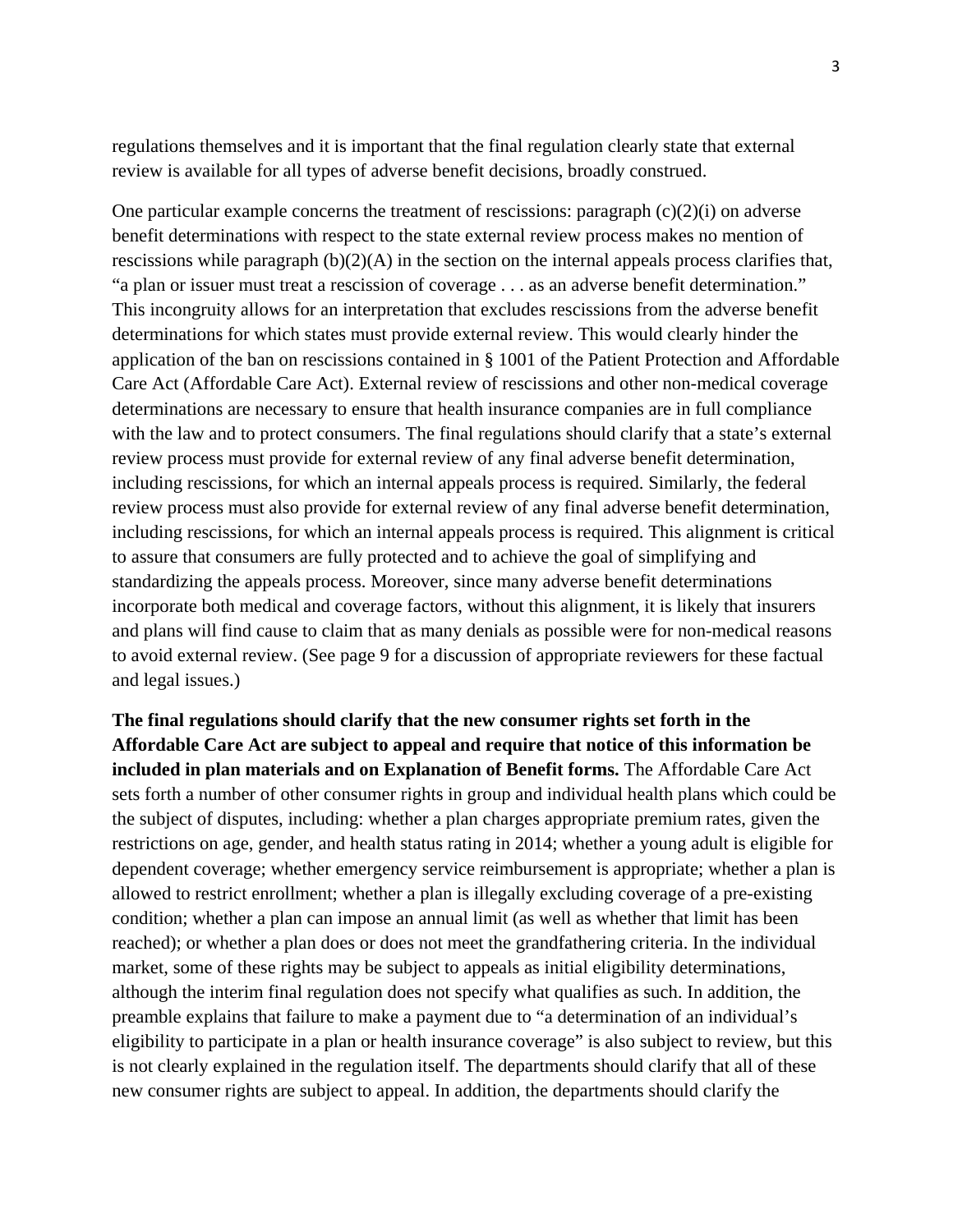appropriate forum for consumers to appeal determinations that they believe violate the new consumer protections created by the Affordable Care Act. The departments should establish a system whereby consumers could appeal or challenge such determinations directly to an appropriate federal agency, directly to an appropriate state agency, or through an independent review organization that is qualified to hear these issues (see p. 9). Besides solving the individual's problem, the state or federal government should take appropriate enforcement action to remedy any violations. Consumers should receive clear information about where to complain if they believe that any of these rights have been violated, be it directly to federal agencies or through an appeals system. This information should be included in notices, plan materials, on Explanation of Benefits forms, and included in fact sheets prepared by the federal government and on healthcare.gov.

## **Consumers should be allowed to provide oral testimony during an internal and external**

**review.** The law and regulations allow the consumer to provide additional evidence and testimony during an internal review. The right to provide oral testimony will be very important for consumers who have difficulty providing a written explanation of their case and to consumers who are not represented and do not have consumer assistance programs helping them. Reviewers will be able to ask consumers questions that are relevant to the matter at hand, and the consumer will be able to respond. Oral testimony has been important in Medicaid managed care hearings, and we expect that it will provide important information for private insurance appeals as well. Information about the right to present testimony should be included in the model notice of adverse benefit determinations.

The ability to present additional testimony, either in writing, or orally (at least telephonically if face-to-face testimony is not practical), would be helpful at the external review level as well. We encourage the agencies to provide for this in the final regulations.

**The departments should provide additional guidance regarding the information that must be included in notices from the health plan or issuer, and should make sure that terms used in the model notices are clearly defined for consumers.** To realize the full intent of a robust and tiered process of *de novo* appeals the rules and model notices should be strengthened in several respects.

 *The final regulations should require that notice of the initial adverse benefit determinationprovide for access to the same information (e.g., reasons for the determination and possible therapeutic alternatives to the denied benefits) as is required in the final benefit determination.* The IFR states that "a plan or issuer *must also ensure* that description of the reason or reasons for the denial includes a description of the standard that was used in denying the claim." However, the interpretation of this requirement into the model notice of adverse benefit determination is limited to a required denial code, and the *option* to provide further explanation for the basis of the denial. This would appear to be the major distinction between notice of an initial adverse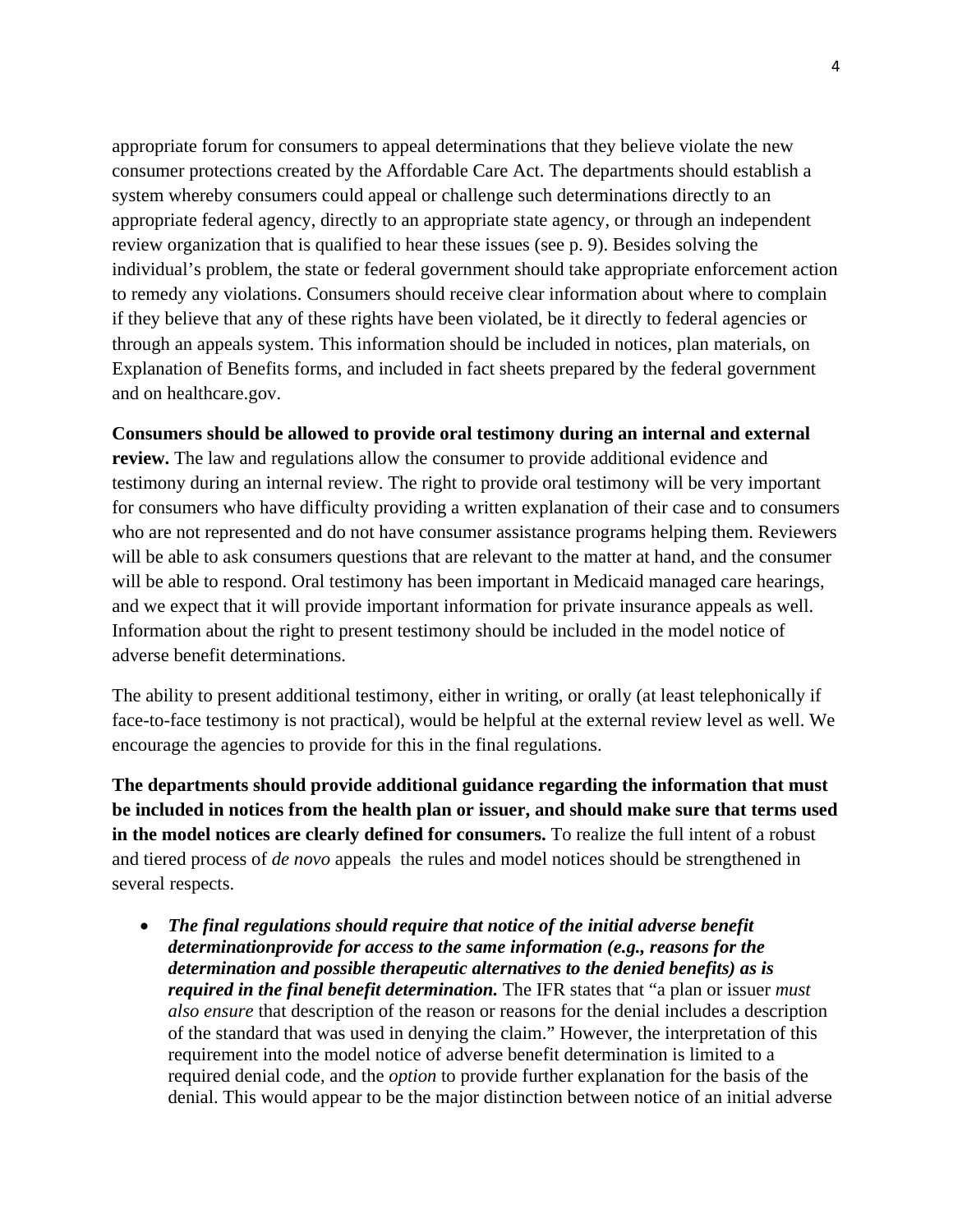determination and a final adverse determination, where plans are required to provide a discussion of the reasons for the final determination. The lack of further explanation of the basis for the initial denial of coverage will leave consumers with little information about the plan's reasoning, possible therapeutic alternative to the denied benefit, or basis upon which to develop a truly effective appeal. A denial code is not a sufficient *description of the standard used in denying the claim*. Any adverse benefit determination should clarify how the consumer can get the required description of the standards used by health plans for claims review, and such instruction should be required on the initial adverse benefit determination. The right to a *de novo* review of the claim and determination in itself should distinguish the various levels of internal review.

- *A health plan or issuer should, at a minimum, be required to provide a consumer's health plan file to the consumer at the same time that the health plan or issuer sends the file to the IRO for an external review.* The law requires that consumers have access to the health plan file about their case. It appears from the model notices on Department of Labor's website that the consumer would have to request the file to see it. We suggest that, at a minimum, when the case moves to external review and the health plan or issuer sends its file to the IRO, it should also send a copy to the consumer. From that point, the consumer should have at least 5 days to respond with additional evidence.
- *The final regulations should clarify when information at every level of review, including expedited benefit determinations, can be handled by phone, email, fax, or text message*. The regulations should also clarify when information that is required about appeals at any level, including expedited benefit determinations for urgent care, can be handled by phone, email, fax, or text messaging, and under what circumstances. In all instances, acknowledgement of receipt of an appeal request and confirmation that it has been properly submitted, as well as additional information in support of a pending appeal, must be provided to the consumer.
- *Any terms that may be confusing to consumers, including all terms used to describe specific dollar amounts, should be clearly defined in the model notices.* Certain terms appearing on the model notices may be confusing to consumers and should be clarified, including all terms used to describe specific dollar amounts, (i.e., amounts "charged," "allowed," "other not covered," as well as "amount paid"). Referring the enrollee to their member handbook for such definitions is an option, provided it includes a glossary with these terms. Acronyms, such as IRO, should never appear without explanation. "Statements" to be listed on the final external review decision should be clarified to be meaningfully distinct from "documents."
- *The Appeal Filing Form should include the contact information of the individual completing the appeal, clarification of confusing terms, and an instruction to consumers to "Retain a copy for your records."* The Appeal Filing Form should be further developed to include the contact information of the individual completing the appeal to acknowledge receipt and other communications. The distinction between "Covered Person," "Patient," and "Authorized Representative" is unclear and needs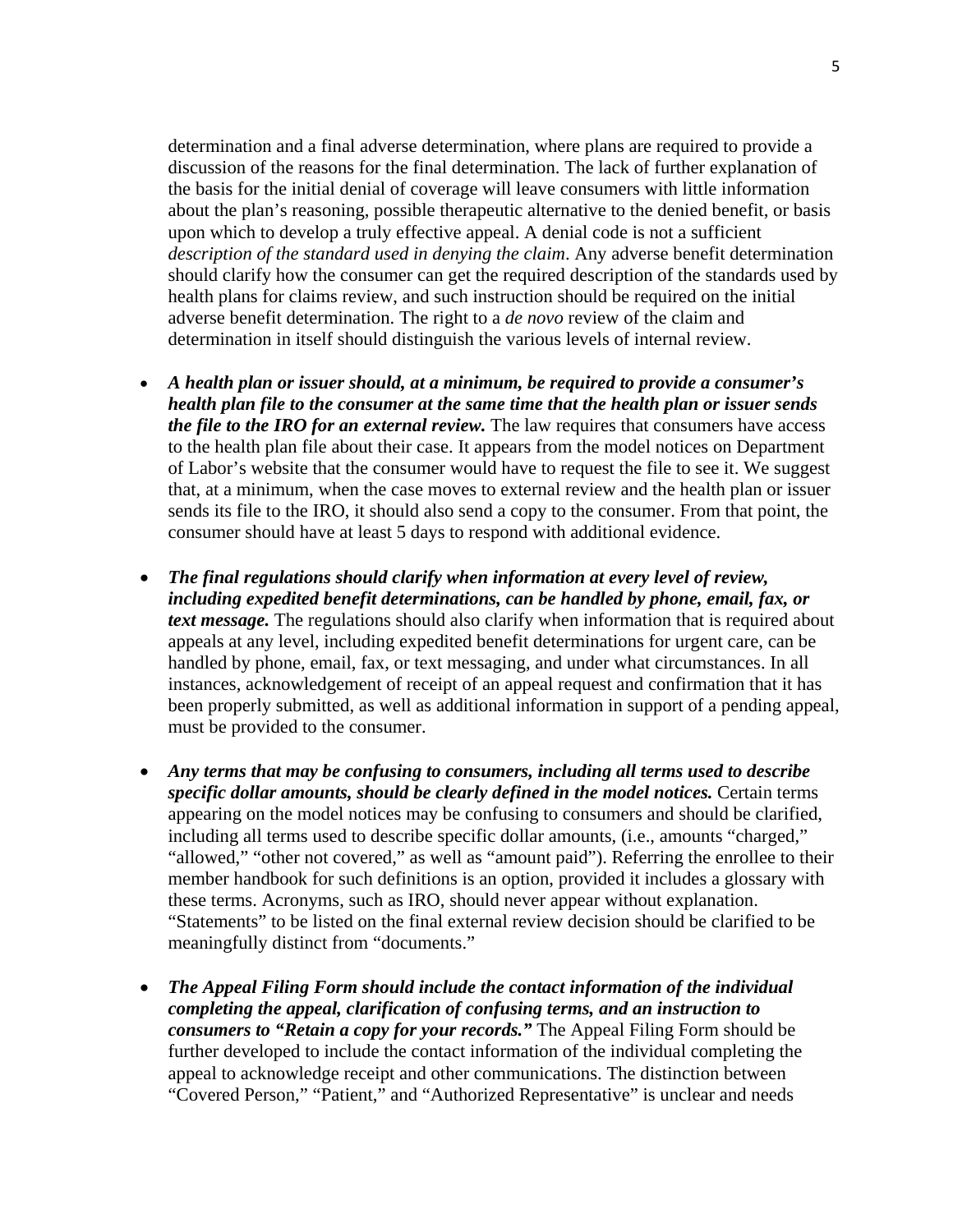explanation. The appeal filing form should also instruct consumers to "Retain a copy for your records."

**The final regulations should indicate that plans or issuers receiving federal financial assistance must comply with the nondiscrimination provisions of section 1557 of the Affordable Care Act.** Section 1557 of the Affordable Care Act prohibits entities receiving federal funds or otherwise meeting the criteria of that section from discriminating upon the protected bases under Title VI of the Civil Rights Act of 1964, title IX of the Education Amendments of 1972, the Age Discrimination Act of 1975, and section 504 of the Rehabilitation Act of 1973. The final regulations should clarify that plans or issuers receiving federal financial assistance must comply with the nondiscrimination provisions of section 1557 and that exercising the right to seek internal and/or external review will not affect any rights a consumer may have under section 1557, nor will making a claim under section 1557 affect any rights a consumer may have as part of the internal and external review process

## **Comments on Culturally and Linguistically Appropriate Notice Requirements**

Section 2719 of the Public Health Service Act, which became law in the Affordable Care Act, provides that a group health plan and a health insurance issuer offering group or individual health insurance coverage shall "provide notice to enrollees, in a culturally and linguistically appropriate manner, of available internal and external appeals processes…." This provision takes an important step toward ensuring that consumers with limited English proficiency (LEP) are able to access the same protections and avenues for recourse as other consumers.

The IFR requires plans or issuers—that meet the specified threshold—to include in all notices a prominent statement in the non-English language offering to provide these same notices in the non-English language. As currently proposed, the thresholds are based on the number of people who are literate in the same non-English language. We believe it is important that plans and issuers take into account the primary language literacy (including health literacy) and numeracy levels of enrollees when preparing consumer materials and notices. Plans and insurers should, upon request from enrollees, provide oral communications including in a non-English language. Providing notices in a form, manner, and language that recipients can easily understand will improve care, speed efficient communication of claims information, and reduce confusion about claims outcomes and claims processes.

**Toward this end we would recommend expansive application of the requirements—and thus relatively low thresholds for triggering these requirements.** At the same time, we recognize that incorporating existing thresholds is helpful. Accordingly, we recommend that the thresholds for large plans (100 or more participants) be lowered to 5 percent or 500 (whichever is lower) in keeping with existing thresholds for addressing limited English proficiency under guidance issued by HHS. Additionally, the departments specifically requested comments on the 10 percent threshold in the individual market. Given that other agencies have used lower thresholds for other programs, such as 5 percent of a population, we would recommend that the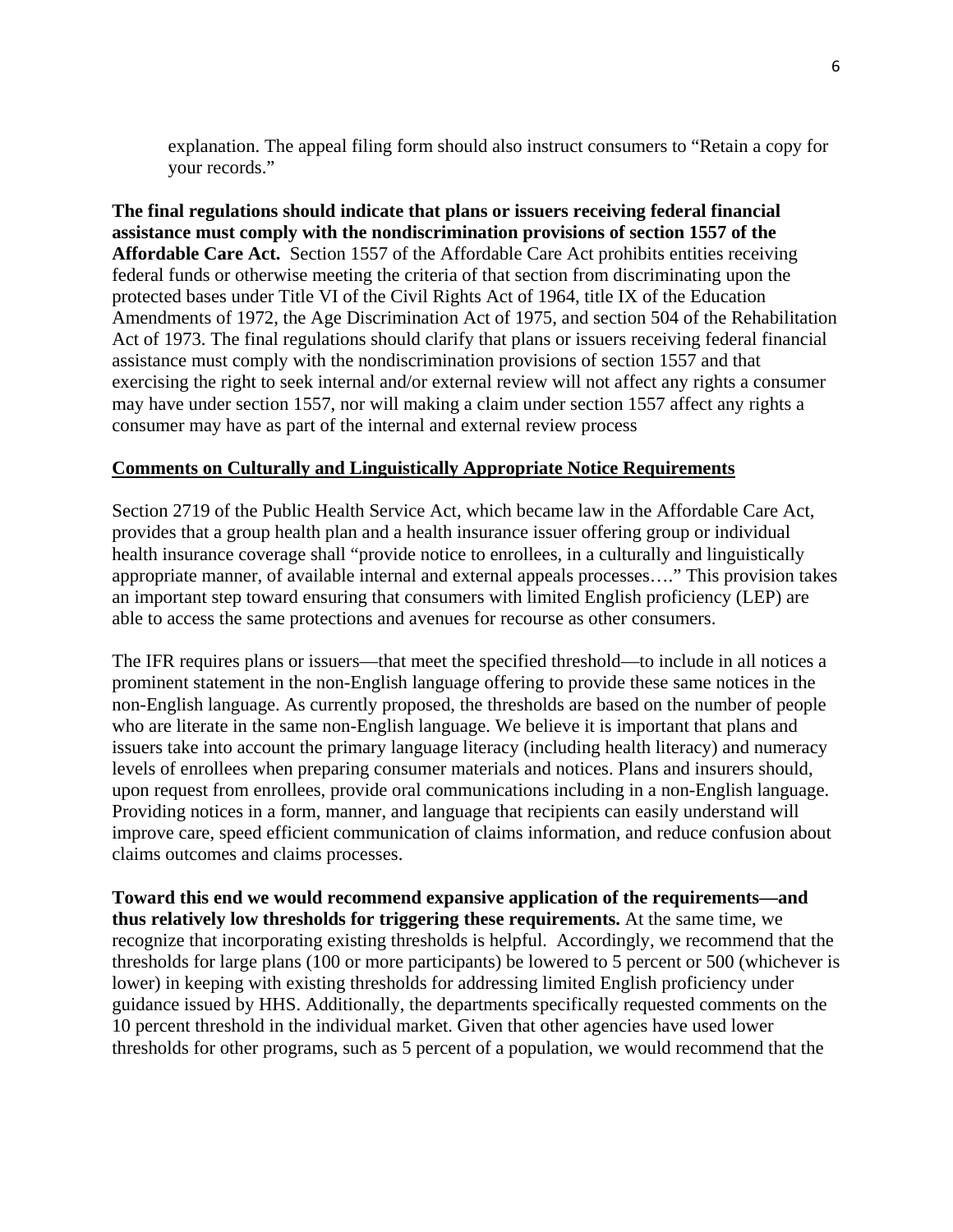agency consider a lower threshold of 5 percent. Such a threshold would be in keeping with other federal limited English proficiency guidelines. $<sup>1</sup>$  $<sup>1</sup>$  $<sup>1</sup>$ </sup>

In addition, we encourage you to issue guidance elaborating on how group plans, and issuers offering group insurance should collect data for and calculate their thresholds. Many do not currently track language data and the IFR leaves many questions unanswered. We recommend that the plan or issuer should, at the very least, be required to ascertain whether an individual has requested oral communications in a non-English language or reported speaking English "less than very well." (OCIIO made a similar clarification in its Technical Guidance for Issuers in the Individual Market to Establish County Level Estimates.)

**The final regulations should indicate that plans receiving federal financial assistance may be required to meet additional culturally and linguistically appropriate standards.** Entities subject to section 1557—which may include plans or issuers—must not only comply with the requirements flowing from PHSA section  $2719(a(1)(B)$ , but must also ensure that their communications do not discriminate upon the basis of national origin. They may therefore be subject to requirements like those which HHS and the Department of Justice have previously issued as LEP guidance.<sup>[2](#page-6-1)</sup> We recommend that the final rule indicate that plans or issuers will be subject to such requirements if they are covered by section 1557. Moreover, to the extent the final rule can reflect existing thresholds and frameworks, it would improve access for consumers and minimize confusion from multiple requirements.

**The final regulations should make clear that the federal requirements of the Affordable Care Act pre-empt any state or local English-only laws.** The regulations should explicitly state that while some plans and issuers may operate in jurisdictions in which English has been declared the official language, they must still comply with federal requirements.

**The culturally and linguistic notice requirements should be extended to the external review process and determinations.** We strongly support the requirement that once a request has been made by a claimant for the provision of notices in a threshold-reaching non-English language, the plan or issuer must provide all subsequent notices to a claimant in the non-English language. Unfortunately, the culturally and linguistically appropriate notice requirements are not extended to Independent Review Organizations. Consequently, an LEP claimant is likely to receive important notices pertaining to the external review process and determinations in English. While we recognize that federal agencies have limited authority over IROs unless they are receiving federal funds, we encourage you to consider alternative methods to ensure that LEP claimants can fully participate in and benefit from the external review process. For example, should issuers and plans be required to translate these notices for claimants or, at least, offer oral interpretation services for them?

**Regardless of whether thresholds are met regarding translated notices, plans and issuers should provide oral communication in all languages. The departments should develop a** 

<span id="page-6-0"></span> $\frac{1}{2}$  See, e.g. 7 C.F.R. § 272.4(b)(2) (2010); 28 C.F.R. § 55.6 (2010).<br>2 Cuidense to Eaderal Einancial Assistance Bosiniants Bogarding 7

<span id="page-6-1"></span><sup>&</sup>lt;sup>2</sup> Guidance to Federal Financial Assistance Recipients Regarding Title VI Prohibition Against National Origin Discrimination Affecting Limited English Proficient Persons, 68 Fed. Reg. 47,311 (Aug. 8, 2003).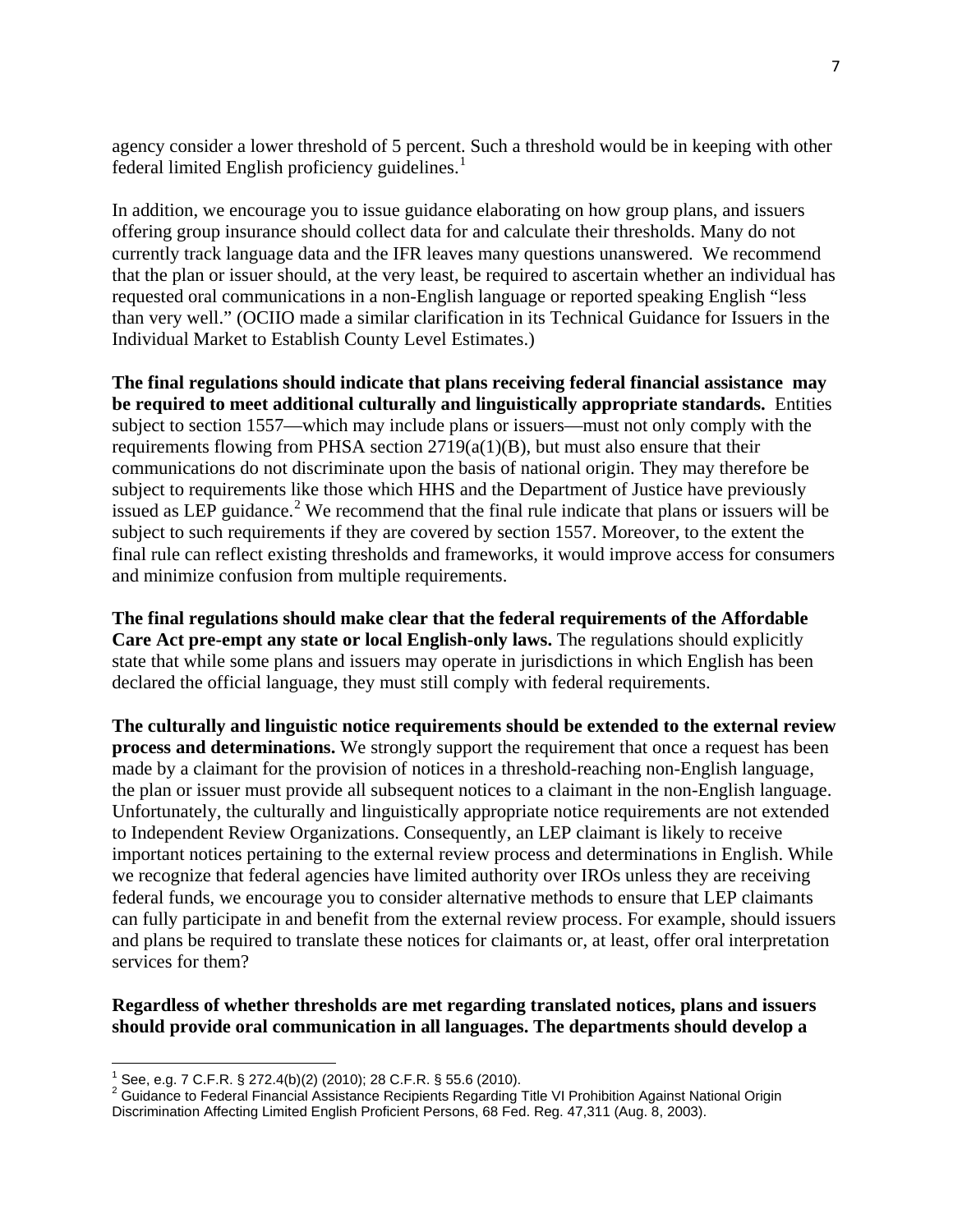**model notice that informs consumers of their right to receive competent oral interpretation of appeals notices free of cost and is translated in, at a minimum, the fifteen languages in which the Social Security Administration provides Medicare information.**[3](#page-7-0) Oral interpretation services can be easily provided via over-the-phone interpreting agencies which can usually offer access to at least 150 different languages with very short connection times (under one minute). This is a particularly critical service in urgent care situations necessitating expedited appeals processes.

**Furthermore, regardless of language, all notices should be written in plain language,**  ideally, at a 5<sup>th</sup> grade reading level and never greater than an 8<sup>th</sup> grade reading level. In addition to being in relevant primary languages, notices should be written in plain language and at appropriate reading levels for a wide variety of readers. We suggest a  $5<sup>th</sup>$  grade reading level, or at most, an  $8<sup>th</sup>$  grade reading level.

## **Representation**

**Model notices and other information about an enrollee's appeal rights should clearly state when or if the prescribing health care provider may act as a patient's authorized representative for the purpose of exercising the patient's appeal rights.** Many consumers rely on their healthcare providers to support, and sometimes, initiate appeals. Some healthcare providers and/or their clinical staff act on information about a whole or partial denial of their patients' benefits, and occasionally do so without their patient's full knowledge. Just as enrollees have been known to mistakenly exhaust one or more appeal opportunities through lack of understanding about appeal procedures, clinicians have been known to inadvertently exhaust appeal rights by calling the health plan to discuss a denial or limitation in benefit.

The model notices and all other information about enrollees' appeal rights should explicitly state when or if the prescribing health care provider may act as an authorized representative for the purposes of exercising his/her patient's appeal rights. They should explain that the provider's actions, such as his or her adherence to time standards for submitting additional information, may affect the outcome of the appeal. The final regulations should require the plan or issuer to automatically provide to the patient copies of any information or notices sent to the provider in conjunction with an appeal.

**The final regulations should include the right for a consumer to be represented by anyone (not only health care providers) whom the consumer designates in writing.** The NAIC model law discusses a consumer's right to be represented by someone whom the consumer has designated in writing. We believe that a right to representation is among the consumer protections in the model law and should be included in federal regulations as one of the minimum protections.

## **Other consumer protections**

<span id="page-7-0"></span> 3 Arabic, Armenian, Chinese, Farsi, French, Greek, Haitian-Creole, Italian, Korean, Polish, Portuguese, Russian, Spanish, Tagalog, and Vietnamese.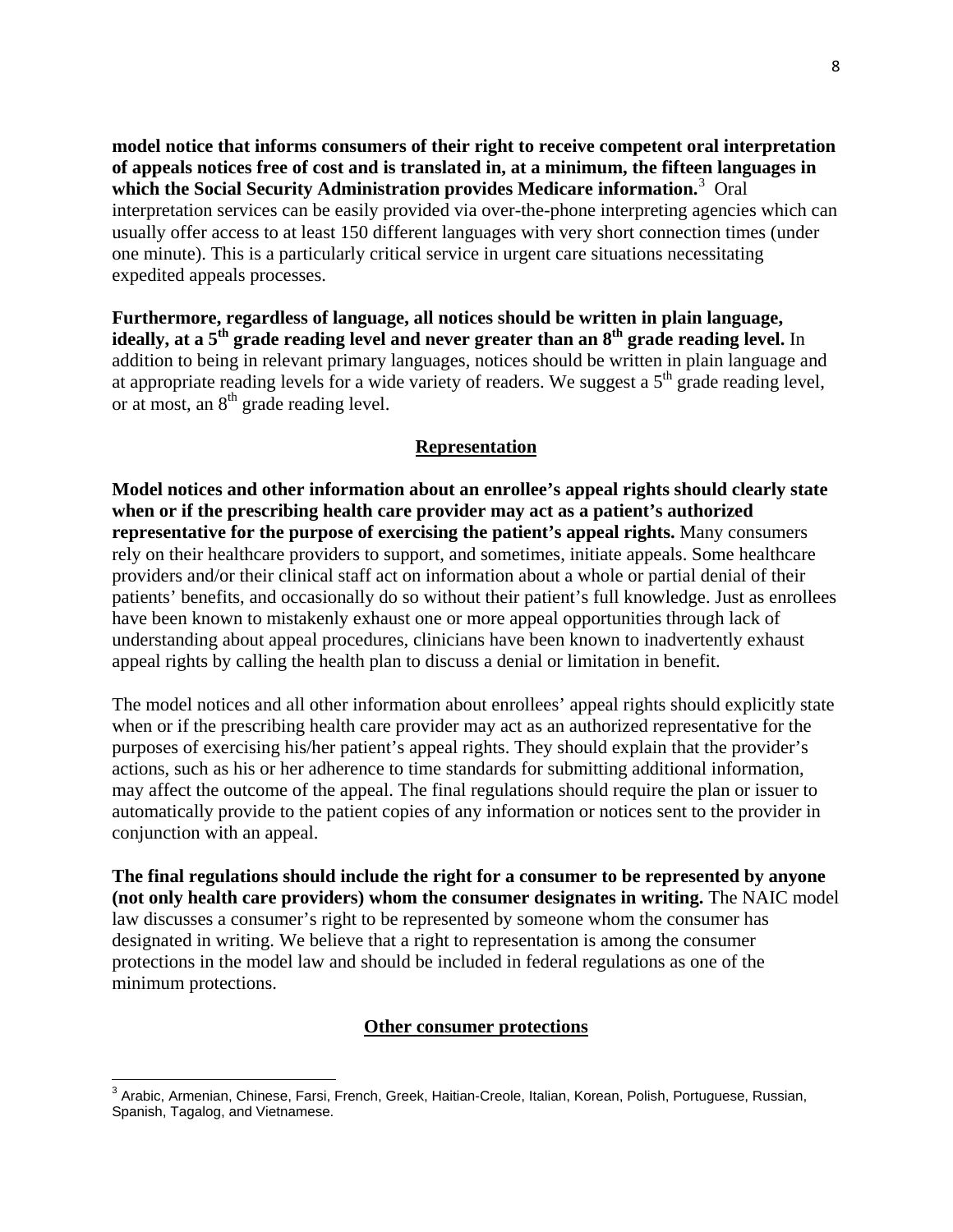**The final regulations should include additional consumer protections that are included in the NAIC model rules.** These include:

- ‐ Consumers should have the ability to file internal and external appeals simultaneously for expedited review.
- ‐ The external review should be de novo.
- The carrier must immediately act to implement a reviewer's decision.
- ‐ The IRO must consider medical records, attending professional's recommendation, consultant reports, and practice guidelines in addition to the carrier's criteria.
- ‐ In addition to being accredited, IROs must meet timeframes for review, have qualified reviewers with relevant medical expertise and no conflicts of interest and no disciplinary history, maintain confidentiality, and have a phone system capable of receiving information at all hours and instructing callers.

**The final regulations should ensure the independence of all IROs, including those not subject to state review, and should require that either state and federal regulators review issues related to a health plan's or issuer's adherence to its contracts or to state and federal law, or that IROs have reviewers with the legal experience needed to conduct such reviews.**  We are concerned that for self-insured plans and others not subject to state review, there will still be inherent conflicts of interest if the plan contracts with IROs and pays the expenses associated with a review. Federal or state regulators should contract with IROs and assign them randomly to cases. These regulations and guidelines for the federal external review process should require that the plan pay the government entity, which in turn pays the IRO expenses. Further, IROs should certify under penalty of law that they have no conflict of interest.

In addition, some issues that consumers should be able to appeal necessitate a review of the health plan's or issuer's adherence to its contract and to state and federal law. Independent Review Organizations that are comprised mainly of clinical reviewers are not the appropriate decision-makers for this type of case, but consumers must still have a right to appeal those issues outside of the health plan. The regulations could address this by either (a) having regulators themselves review these issues, perhaps using administrative law judges, or (b) requiring that independent review organizations also have legal expertise, including knowledge of the relevant state and federal laws. In any event, it is important that consumers are afforded a full and fair review and are not denied because of the IRO structure.

**The final regulations should immediately expand the scope of issues subject to review in order to provide consumers with a mechanism with which to enforce the new rights that go into effect on September 23 as part of the Affordable Care Act, and health plans and issuers should be required to comply fully with the new process as of July 2011 rather than health plan years that begin after that time.** Under the interim regulations, plans do not have to fully comply with the new rules until plan years beginning after July 2011, but they must be subject to binding reviews before then. We believe the final regulations should immediately expand the scope of issues subject to review, using the new definition of adverse benefit determination for individual as well as group plans. Consumers need an immediate mechanism to appeal and assert the various rights that go into effect on September 23 as part of the Affordable Care Act. Plans and issuers should fully comply with the new process as of July 2011, not in